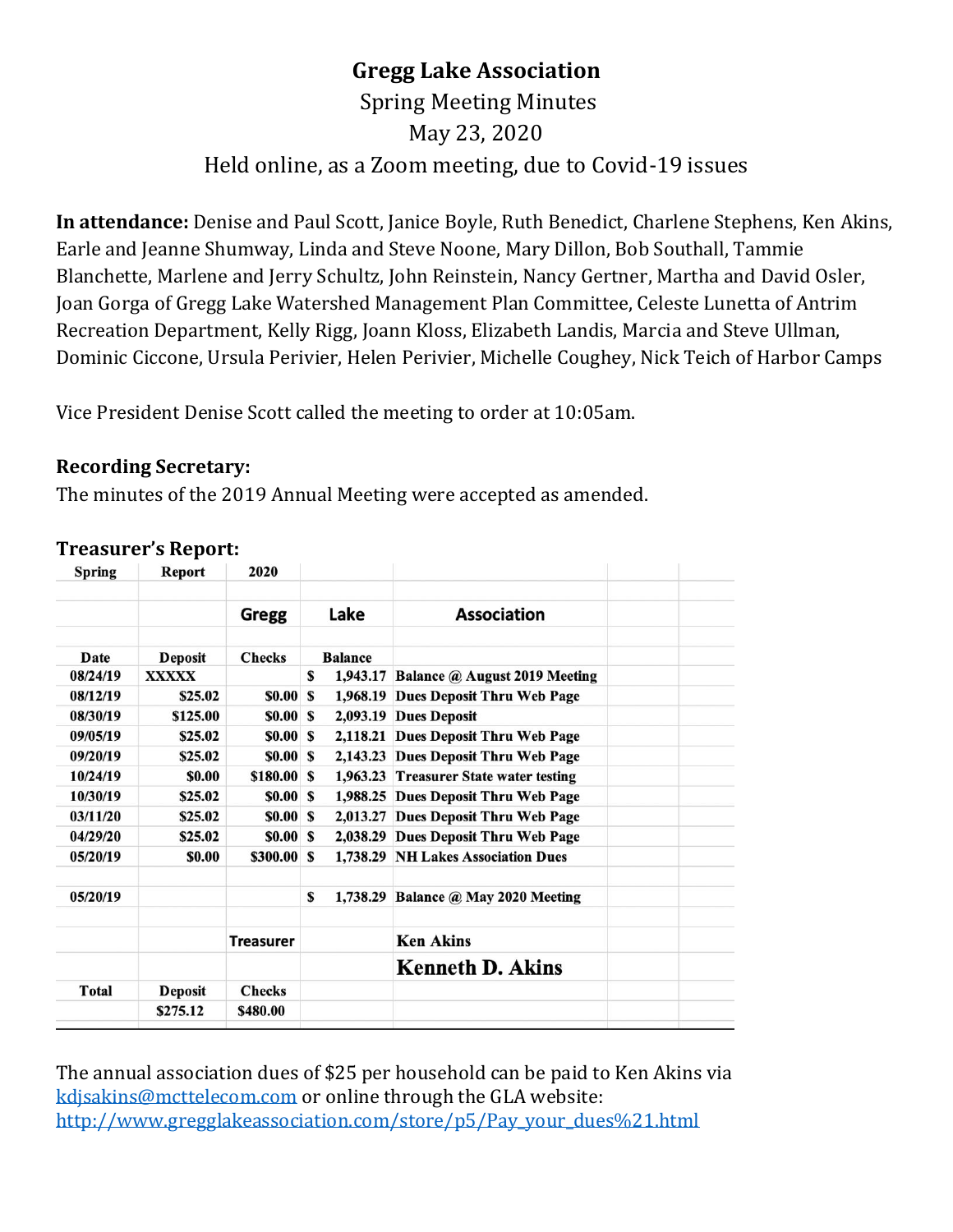A small fee of \$1.90 is charged when paying online.

#### **Corresponding Secretary:**

Charlene Stephens asked that all members add her email to their contacts so that all GLA emails from her will be delivered and not bounced back. Please be sure to contact her if update is needed to your member contact information.

Charlene will be updating the GLA website (www.gregglakeassociation.com) by adding a page dedicated to Steve Sawyer who spent years of his early life at Gregg Lake and went on to be a steward of nature worldwide.

Charlene Stephens, Corresponding Secretary, can be reached at [charstephens2@gmail.com](mailto:charstephens2@gmail.com) or through the 'Contact Us' link at the GLA website.

#### **Old Business**

**Antrim Police Department Reminder:** Janice spoke with Police Chief Scott Lester and learned that there were no issues with vacant properties at Gregg Lake this past winter. He added that the police observed more traffic than usual along Gregg Lake Road due to the newly installed wind turbines.

#### **New Business**

**Camp Aranu'tiq Camp Schedule:** Nick Teich [\(nick@harborcamps.org\)](mailto:nick@harborcamps.org) shared the very difficult decision to cancel all camp sessions for the 2020 season, due to Covid 19 concerns. Caretaker, Steve Jaeger will be on site all summer, as well as several staff. New 'No Trespassing' signs have been added to the camp property due to dangerous, unauthorized use of camp equipment. Nick welcomes GLA members to learn more about the camp and his role there at the website: [www.harborcamps.org.](http://www.harborcamps.org/)

**Lake Host Training/Recreation Department:** Celeste Lunetta, Director of the Antrim Recreation Department, thanked the members of the GLA for their strong support of the Lake Host Program last summer. Because of that, the volunteer hours needed for receiving grant money were met. She also thanked Michelle Coughey for mobilizing the Lake Host Schedule, which contributed to a smooth operation all season. The 2020 Lake Host Program opened early this year due to increased usage of the boat launch because of Covid 19. The Lake Host Program is in need of additional volunteers. Training is now a convenient 1.5 hour online session. Please contact Celeste or Michelle to take the online class and get onto the 2020 Summer/Fall schedule.

This year, the Lake Host Program has hired four paid hosts. Celeste informed us of a new initiative which allows individuals to donate to the fund that pays our hired Gregg Lake Hosts. As of this meeting, one lake resident has donated \$1,000, which has allowed Celeste to double the grant payroll. A link to this public appeal will be sent out via the Gregg Lake Association website and email, asking for support of the Lake Hosts at Gregg Lake specifically.

Looking forward, the Rec Department would like to be able to reward all Lake Host Volunteers upon their second year of serving by purchasing each of them a Lake Host Sweatshirt (\$35). This year there are seven returning hosts (\$245). Contributions to this new Lake Host support can be made by contacting Celeste at [antrimrecdir@tds.net](mailto:antrimrecdir@tds.net) or 603-588-3121.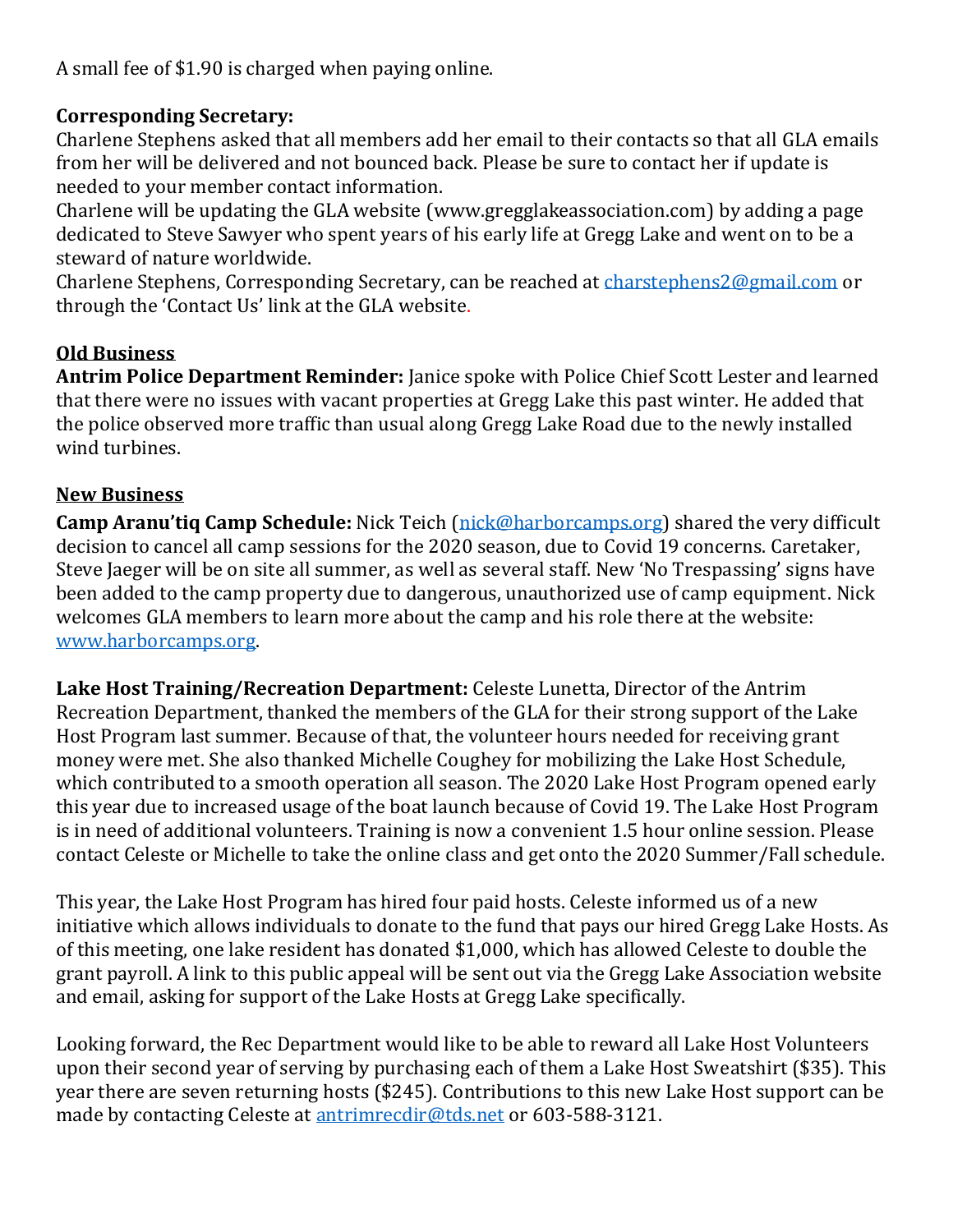Celeste updated the membership on how the Gregg Lake Beach will open this year with precautions due to the coronavirus. The town beach is not included in the Governor's Stay At Home Guidelines for State Parks and Attractions. Opening safely is under the jurisdiction of our Select Board, Police Department and Health Officer (Marshall Gale). Currently, swimming is not prohibited but there are no ropes or floating dock. Also, the Bathhouse/Bathrooms are *closed*, there is no disinfecting of equipment on a regular basis, groups of more than 10 are not allowed, and 6 feet of Social Distancing is recommended. There is one porta potty at the boat launch, with perhaps, another coming. Rec Department Staff are helping to monitor these measures and will be contacting police if needed, in order to maintain safe operation of the beach and grassy point. Parking spaces have been painted, clearly delineating the Pet and Boat access area.

Rec Department Volunteers and Staff must wear masks while talking in close proximity to visitors. After the official last day of public school (May 29) Beach Staff will be working to maintain safety at the Town Beach, although they will not be Life Guarding until the beach is officially open (when swimming ropes, dock and Life Guard Tower are back in place). Hopefully, swimming lessons may be able to begin for the youngest swimmers in Parent Child in July with Levels 1, 2, and 3 starting in August.

**Gregg Lake Water Testing:** Joan Gorga reported that water testing last year yielded results consistent with previous years.

*Lake temperatures:* Temps at all depths were consistent with previous years. There is no concern.

*Dissolved Oxygen*: Dissolved oxygen was again extremely low in the deepest parts of the lake. Decaying matter that has fallen to the lowest places USES oxygen in the process of decomposition. This is a concern.

*Phosphorous*: Phosphorus is close to the threshold for an oligotrophic lake. Levels have slightly increased in the upper thermal layer and greatly increased in the bottom layer this year. This is a concern.

*Chlorophyll-a*: Chlorophyll-*a* levels have been creeping up, indicating increased amounts of algae suspended in the water column. This is a concern.

It is an on-going concern that the big boats on Gregg Lake stir up the bottom to depths of 20 feet and create suspended sediment/turbidity. Members are encouraged to call Antrim Police (603- 588-6613) and Marine Patrol (1-877-642-9700) if they see boats on the lake with motors larger than 150 hp.

There will be less testing of Gregg Lake this year, due to Covid 19. In addition, there will be no bacteria testing at beaches this summer because the state will not accept samples for analysis, also due to Covid 19 concerns.

There is the possibility that a new state testing site may be opened at the Harris Center in the future, allowing for easier and more convenient submission of samples and faster results.

**Gregg Lake Watershed Management Plan Update:** Joan Gorga, Project Manager, shared that after extensive watershed research, data analysis and tabulation the committee has completed their study of the Gregg Lake watershed and proposed an Action Plan. Members are encouraged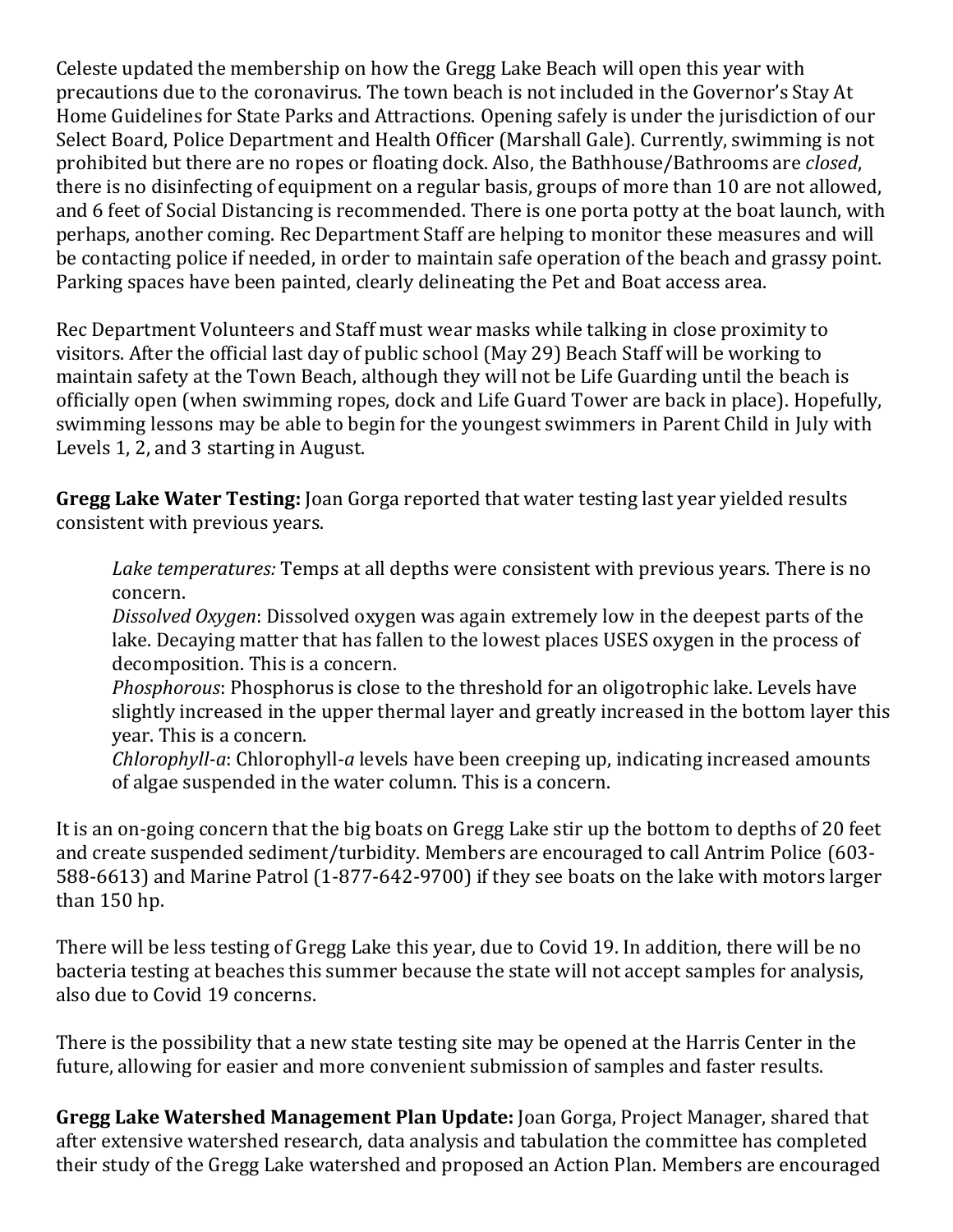to read the completed project on the website: [http://glwmp.antrimlimrik.org](http://glwmp.antrimlimrik.org/) or on the Gregg Lake Association website: http://www.gregglakeassociation.com.

The Watershed Management Plan outlines aggressive action needed at multiple sites identified as sources of phosphorus and sediment in the lake water. Included proposed actions are:

- Erosion control through stabilization of banks along the Gregg Lake Road causeway
- Erosion control through lowering of water level of the lake
- Mitigation of issues that result from added sand on private beaches
- Mitigation of erosion due to activity and low vegetation at the Town Beach and Boat Ramp, as well as on private properties
- Mitigation of run off from Brimstone Corner, White Birch Point Road and Holt Hill Road
- Beaver management

Joan explained that the grant application to NH DES for remediation of hot spots did not materialize. The GLA had voted at the 2019 Annual Meeting a \$1,000 pledge of support to that effort, but it did not get used.

Charlene Stevens gave a summary of a Select Board Meeting held February 24, 2020, which was called to discuss the proposal to lower the lake water level. There were concerns expressed about the future level of support from the town Select Board in completing the Action Plans from the report.

Denise Scott shared that the NH Lakes, in Concord, has a great website with valuable information, including information on a Lake Smart Webinar series that they are hosting for 4 sessions. Learn more at<https://nhlakes.org/lake-friendly-living-webinar-series/>

## **From Zoom Chat:**

## From Charlene Stephens:

Everyone has the ability to email the town to ask them to *make a priority of* the maintenance of the roads around Gregg Lake - Craig, Brimstone Corner, White Birch Point - to preserve the health of the Lake. If it is of concern to you, please send them an email and ask for a schedule of when and what maintenance will be done. Squeaky wheel…

You can email **[antrimbiz@tds.net](mailto:antrimbiz@tds.net)** and be sure to state you'd *like your message to get to the Selectmen and Road Agent/Manager, Jim Plourde.* 

*Jim's own email:* **[antrimhwy@tds.net.](mailto:antrimhwy@tds.net)**

**Appointment of Nominating Committee:** Denise Scott asked for volunteers to serve on the Nominating Committee which will develop a slate of officers, to be voted on at the Annual Meeting in August. She can be reached at dmscott 44@tds.net at any time or by phone in Antrim at 603-588-3291 after June 5.

## **Members' Forum:**

Marcia Ullman noted that a tree came down along Gregg Lake Road this winter and blocked any exit for year-round residents of the lake area. Although the town responded well, and the tree